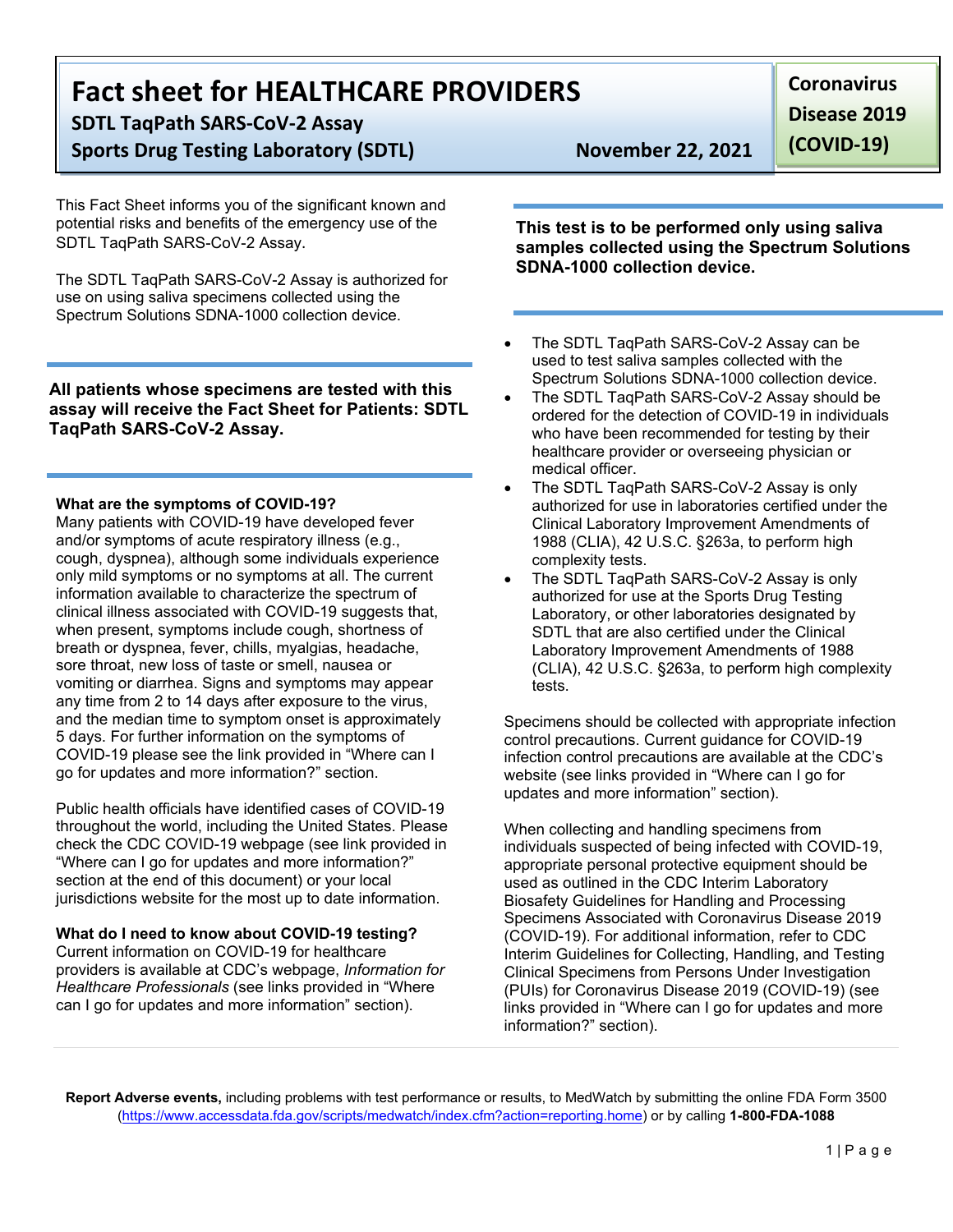## **Fact sheet for HEALTHCARE PROVIDERS**

**SDTL TaqPath SARS-CoV-2 Assay Sports Drug Testing Laboratory (SDTL)** November 22, 2021

#### **What does it mean if the specimen tests positive for the virus that causes COVID-19?**

A positive test result for COVID-19 indicates that RNA from SARS-CoV-2 was detected, and therefore the patient is infected with the virus and presumed to be contagious. Laboratory test results should always be considered in the context of clinical observations and epidemiological data (such as local prevalence rates and current outbreak/epicenter locations) in making a final diagnosis and patient management decisions. Patient management should be made by a healthcare provider and follow current CDC guidelines.

The SDTL TaqPath SARS-CoV-2 Assay has been designed to minimize the likelihood of false positive test results. However, it is still possible that this test can give a false positive result, even when used in locations where the prevalence is below 5%. In the event of a false positive result, risks to patients could include the following: a recommendation for isolation of the patient, monitoring of household or other close contacts for symptoms, patient isolation that might limit contact with family or friends and may increase contact with other potentially COVID-19 patients, limits in the ability to work, delayed diagnosis and treatment for the true infection causing the symptoms, unnecessary prescription of a treatment or therapy, or other unintended adverse effects.

All laboratories using this test must follow the standard testing and reporting guidelines according to their appropriate public health authorities.

#### **What does it mean if the specimen tests negative for the virus that causes COVID-19?**

A negative test result for this test means that SARS-CoV-2 RNA was not present in the specimen above the limit of detection. However, a negative result does not rule out COVID-19 and should not be used as the sole basis for treatment or patient management decisions. . It is possible to test a person too early or too late during COVID-19 infection to make an accurate diagnosis via SDTL TaqPath SARS-CoV-2 Test.

Specimens with low viral loads may not be detected in sample pools due to the decreased sensitivity of pooled

**Coronavirus Disease 2019 (COVID-19)**

testing. Your interpretation of negative results should take into account clinical and epidemiological risk factors.

When diagnostic testing is negative, the possibility of a false negative result should be considered in the context of a patient's recent exposures and the presence of clinical signs and symptoms consistent with COVID-19. The possibility of a false negative result should especially be considered if the patient's recent exposures or clinical presentation indicate that COVID19 is likely, and diagnostic tests for other causes of illness (e.g., other respiratory illness) are negative.

If COVID-19 is still suspected based on exposure history together with other clinical findings, re-testing using a new sample with a sensitive method or without pooling should be considered by healthcare providers in consultation with public health authorities. Additional testing may be helpful to ensure testing was not conducted too early.

If a negative result is obtained with a saliva specimen and COVID-19 is still suspected based on exposure history together with other clinical findings, testing an alternative specimen type should be considered by healthcare providers in consultation with public health authorities.

Risks to a patient of a false negative test result include: delayed or lack of supportive treatment, lack of monitoring of infected individuals and their household or other close contacts for symptoms resulting in increased risk of spread of COVID-19 within the community, or other unintended adverse events.

The performance of this test was established based on the evaluation of a limited number of clinical specimens. The clinical performance has not been established in all circulating variants but is anticipated to be reflective of the prevalent variants in circulation at the time and location of the clinical evaluation. Performance at the time of testing may vary depending on the variants circulating, including newly emerging strains of SARSCoV-2 and their prevalence, which change over time.

**Report Adverse events,** including problems with test performance or results, to MedWatch by submitting the online FDA Form 3500 ([https://www.accessdata.fda.gov/scripts/medwatch/index.cfm?action=reporting.home\)](https://www.accessdata.fda.gov/scripts/medwatch/index.cfm?action=reporting.home) or by calling **1-800-FDA-1088**